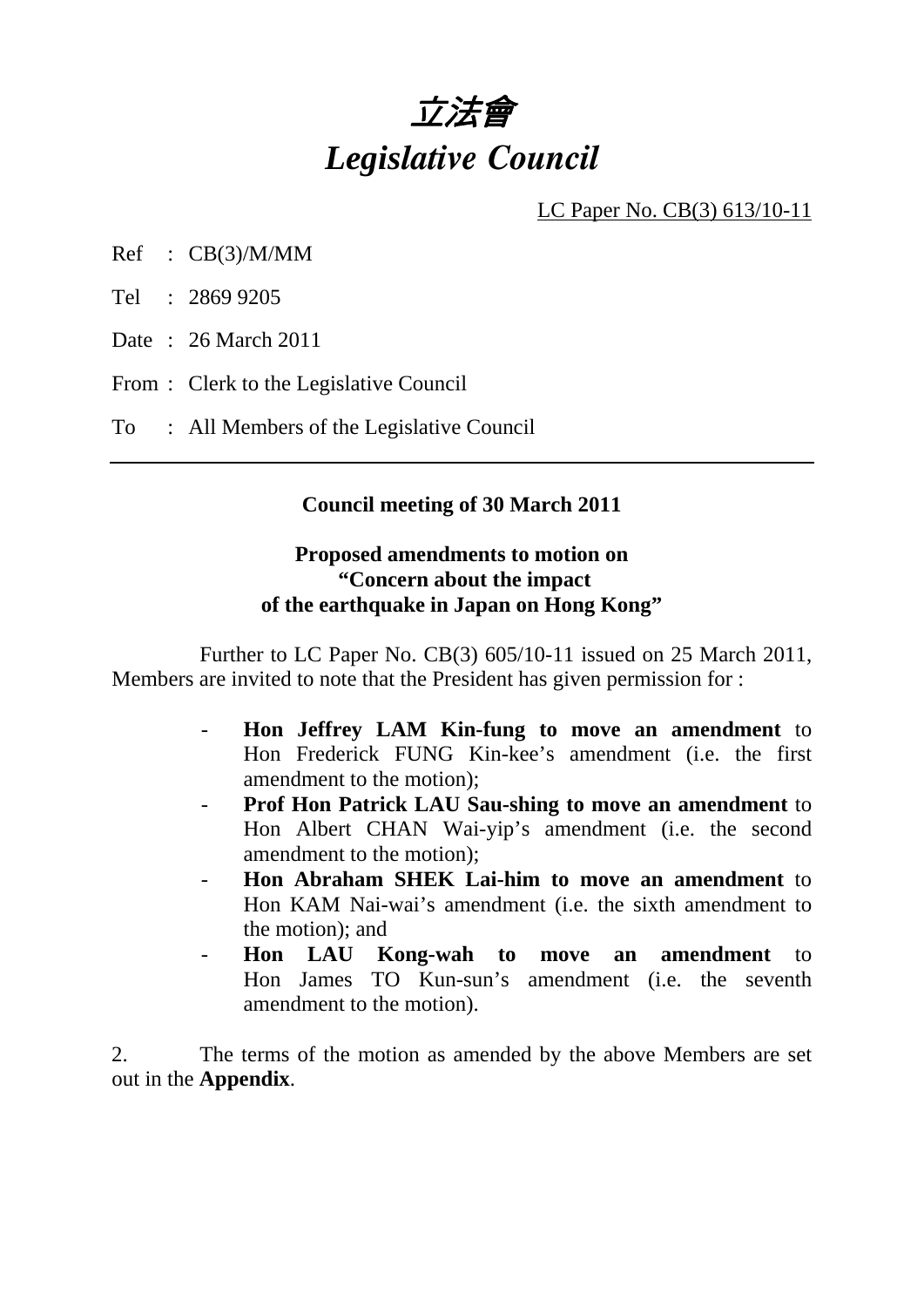3. As directed by the President, Hon Jeffrey LAM's, Prof Hon Patrick LAU's, Hon Abraham SHEK's and Hon LAU Kong-wah's amendments will be printed in the terms in which they were handed in on the Agenda of the Council.

> ( Mrs Justina LAM ) for Clerk to the Legislative Council

Encl.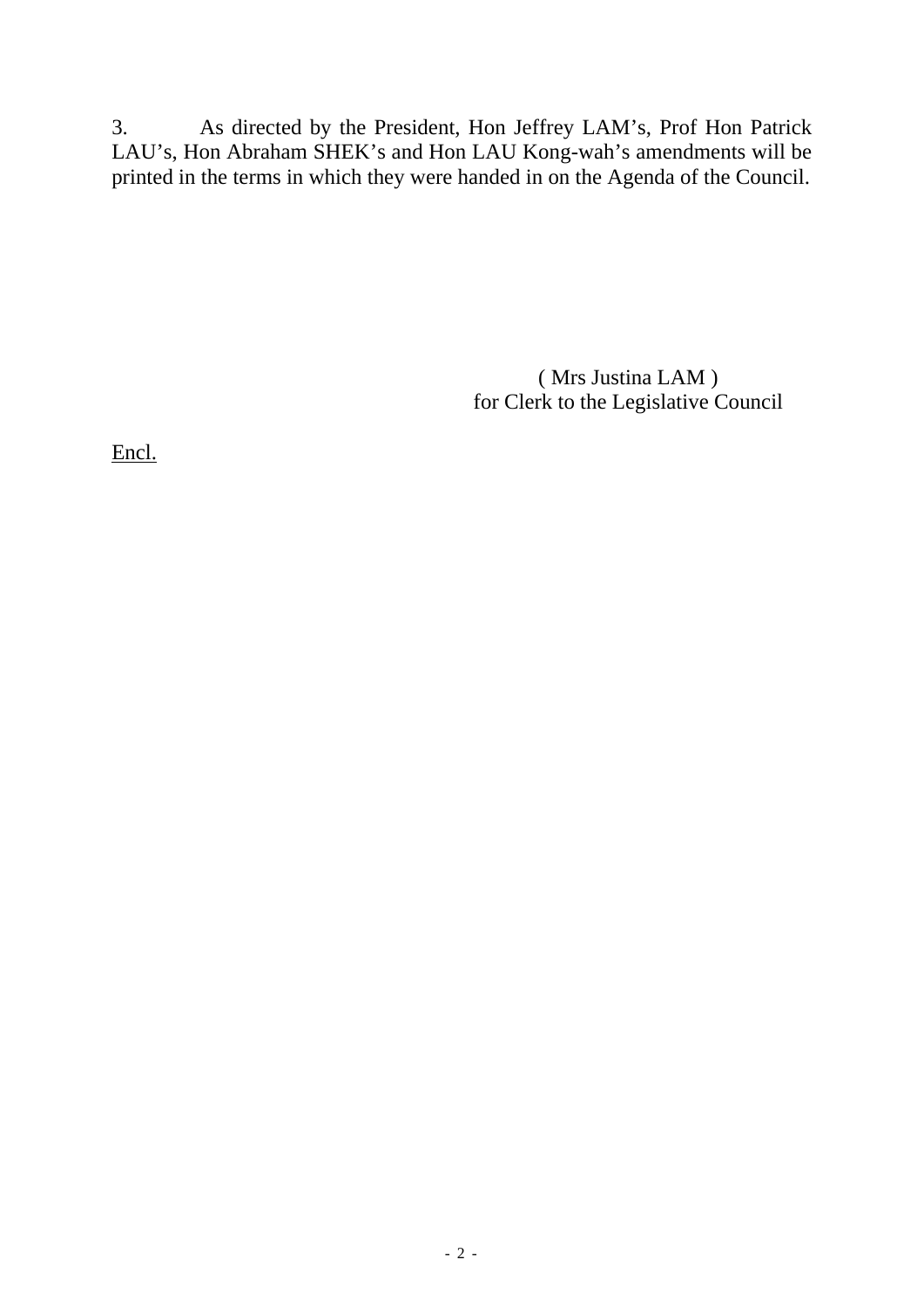#### (Translation)

## **Motion debate on "Concern about the impact of the earthquake in Japan on Hong Kong" to be held at the Legislative Council meeting of Wednesday, 30 March 2011**

#### **1. Motion as amended by Hon Frederick FUNG Kin-kee and Hon Jeffrey LAM Kin-fung**

That, since *given that* an earthquake of magnitude 9.0 on the Richter Scale that occurred in Japan on 11 March has *and the resultant tsunami and nuclear power crisis have*, apart from causing enormous casualties, also affected the global economy, this Council urges the SAR Government to, having regard to the latest development of the incident, strengthen the monitoring of the impact of the earthquake in Japan on Hong Kong's financial market, import and export trade, consumer market of Japanese products and tourism industry, and provide timely information and adopt effective measures, so as to lessen the impact of the earthquake in Japan on the Hong Kong economy and stabilize people's confidence; at the same time, given that the problem of nuclear power safety triggered by the earthquake in Japan has aroused Hong Kong people's concern about their health, this Council urges the SAR Government to step up surveillance of the radiation levels in Hong Kong and the safety tests on food products imported from Japan, and announce the relevant surveillance information as soon as possible; moreover, the SAR Government should strengthen the publicity of the contingency plan for nuclear power incidents to the public, and recommend the Guangdong provincial authorities to increase the number of non-routine inspections and perfect the existing notification mechanism for nuclear power incidents*; and the SAR Government should also learn a lesson from the worldwide panic caused by the recent nuclear power incident in Fukushima, and completely shelve review the proposal of increasing the proportion of imported nuclear power in the fuel mix for power generation to about 50%, and on the premise of conserving energy and developing renewable energy, formulate afresh a future fuel mix for power generation in order to achieve the objective of emission reduction*.

Note: Hon Frederick FUNG Kin-kee's amendment is marked in *bold and italic type* or with deletion line.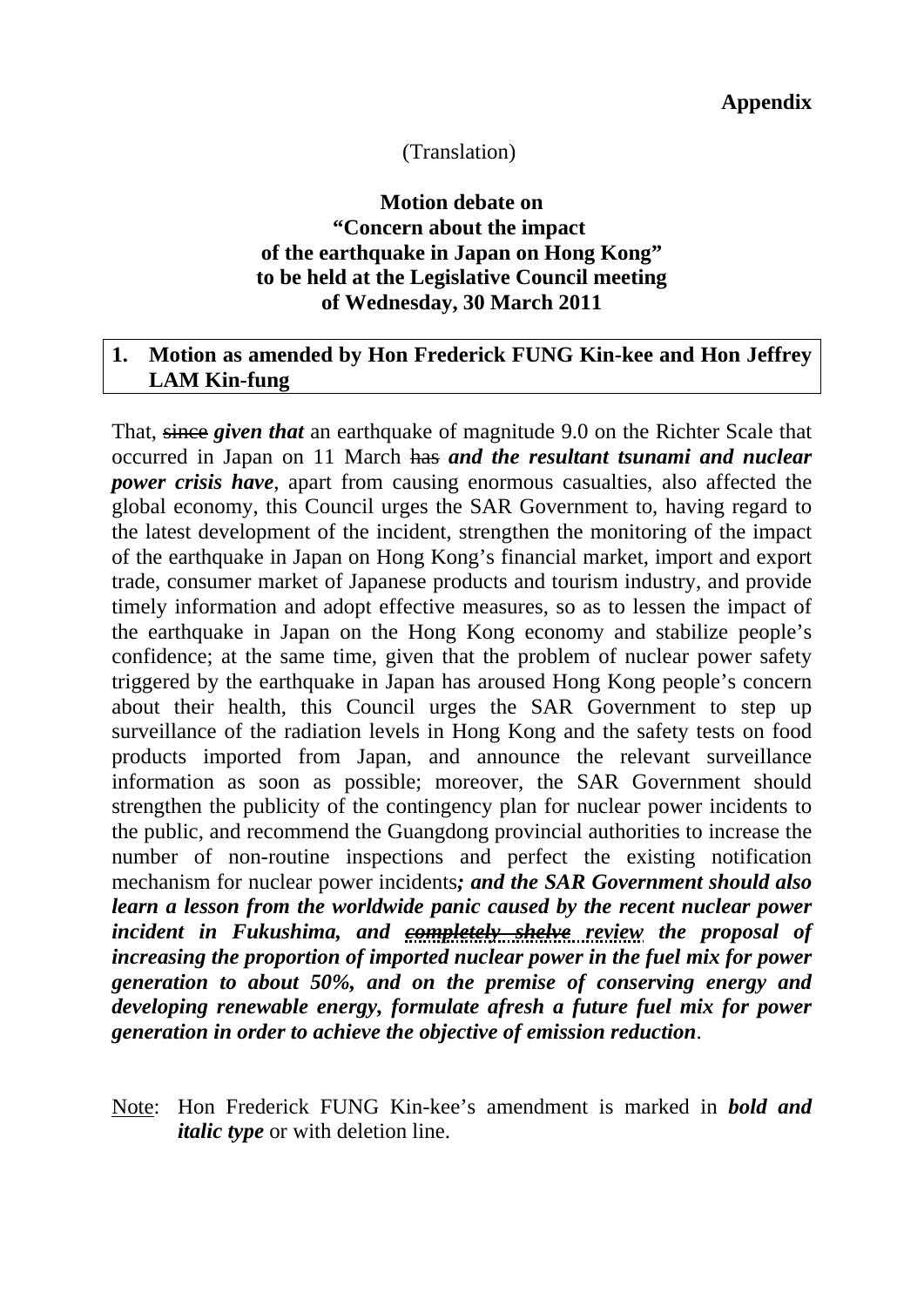Hon Jeffrey LAM Kin-fung's amendment is marked in *bold and italic type with dotted line*.

# **2. Motion as amended by Hon Albert CHAN Wai-yip and Prof Hon Patrick LAU Sau-shing**

That, *given that* since an earthquake of magnitude 9.0 on the Richter Scale that occurred in Japan on 11 March has, apart from causing enormous casualties, also affected the global economy, this Council urges the SAR Government to, having regard to the latest development of the incident, strengthen the monitoring of the impact of the earthquake in Japan on Hong Kong's financial market, import and export trade, consumer market of Japanese products and tourism industry, and provide timely information and adopt effective measures, so as to lessen the impact of the earthquake in Japan on the Hong Kong economy and stabilize people's confidence; at the same time, given that the problem of nuclear power safety triggered by the earthquake in Japan has aroused Hong Kong people's concern about their health, this Council urges the SAR Government to step up surveillance of the radiation levels in Hong Kong and the safety tests on food products imported from Japan, and announce the relevant surveillance information as soon as possible; moreover, the SAR Government should strengthen the publicity of the contingency plan for nuclear power incidents to the public, and recommend the Guangdong provincial authorities to increase the number of non-routine inspections and perfect the existing notification mechanism for nuclear power incidents*; this Council also requests that the Central Government should urges the SAR Government to reflect to the Central Government that it should: (a) strengthen in the immediate future the monitoring of nuclear power plants which are in operation; (b) immediately stop conduct a comprehensive inspection of all nuclear power projects which are being planned and nuclear power plants which are being constructed, carry out safety assessments based on the most stringent standards, immediately halt the construction of those which do not meet safety standards, and suspend vetting and approving new nuclear power projects before the approval of safety plans; and (c) in the long run, progressively close down the strengthen the safety and operational management of nuclear power plants which are in operation, so as to immune several hundred million and adopt relevant measures to ensure their absolute safety, so as to immune nationals from the threat of nuclear power incidents.*

Note: Hon Albert CHAN Wai-yip's amendment is marked in *bold and italic type*.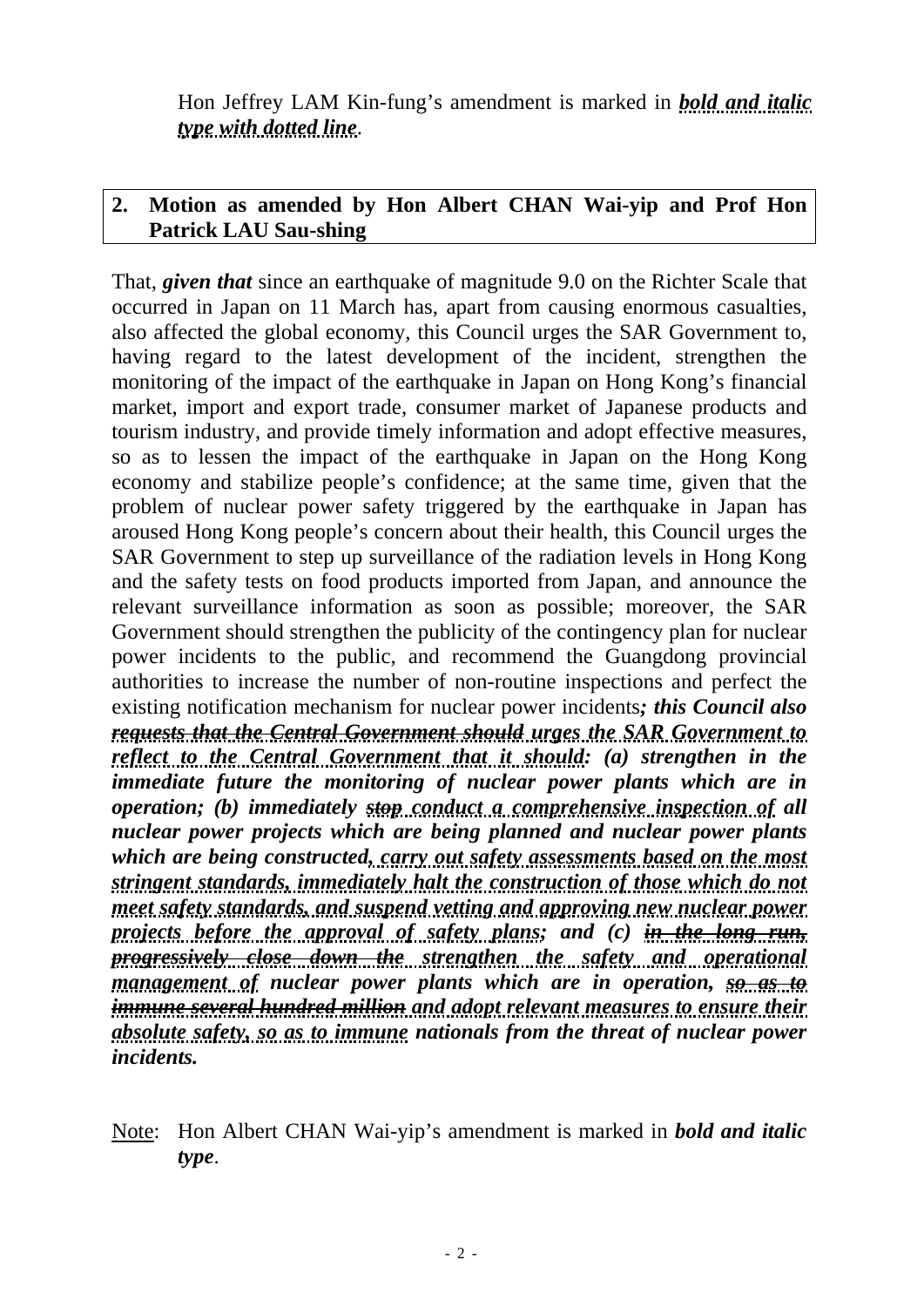Prof Hon Patrick LAU Sau-shing's amendment is marked in *bold and italic type with dotted line*.

## **3. Motion as amended by Hon KAM Nai-wai and Hon Abraham SHEK Lai-him**

That, since *given that* an earthquake of magnitude 9.0 on the Richter Scale that occurred in Japan on 11 March has, apart from causing enormous casualties, also affected the global economy, this Council urges the SAR Government to, having regard to the latest development of the incident, strengthen the monitoring of the impact of the earthquake in Japan on Hong Kong's financial market, import and export trade, consumer market of Japanese products and tourism industry, and provide timely information and adopt effective measures, so as to lessen the impact of the earthquake in Japan on the Hong Kong economy and stabilize people's confidence; at the same time, given that the problem of nuclear power safety triggered by the earthquake in Japan has aroused Hong Kong people's concern about their health, this Council urges the SAR Government to step up surveillance of the radiation levels in Hong Kong and the safety tests on food products imported from Japan, and announce the relevant surveillance information as soon as possible; moreover, the SAR Government should strengthen the publicity of the contingency plan for nuclear power incidents to the public, and recommend the Guangdong provincial authorities to increase the number of non-routine inspections and perfect the existing notification mechanism for nuclear power incidents*; besides, regarding the proposal put forward by the SAR Government in the Consultation Document on Hong Kong's Climate Change Strategy and Action Agenda and in the 2010-11 Policy Address to significantly increase the future proportion of nuclear energy in Hong Kong's fuel mix for power generation from 23% in 2009 to 50% in 2020, this Council requests the Government to immediately shelve review the plan of increasing the use of nuclear energy in order to allay people's worries about the use of nuclear power, and to put forward and implement a series of specific and effective measures on energy conservation, so as to reduce energy consumption and electricity consumption by the public*.

Note: Hon KAM Nai-wai's amendment is marked in *bold and italic type* or with deletion line.

 Hon Abraham SHEK Lai-him's amendment is marked in *bold and italic type with dotted line*.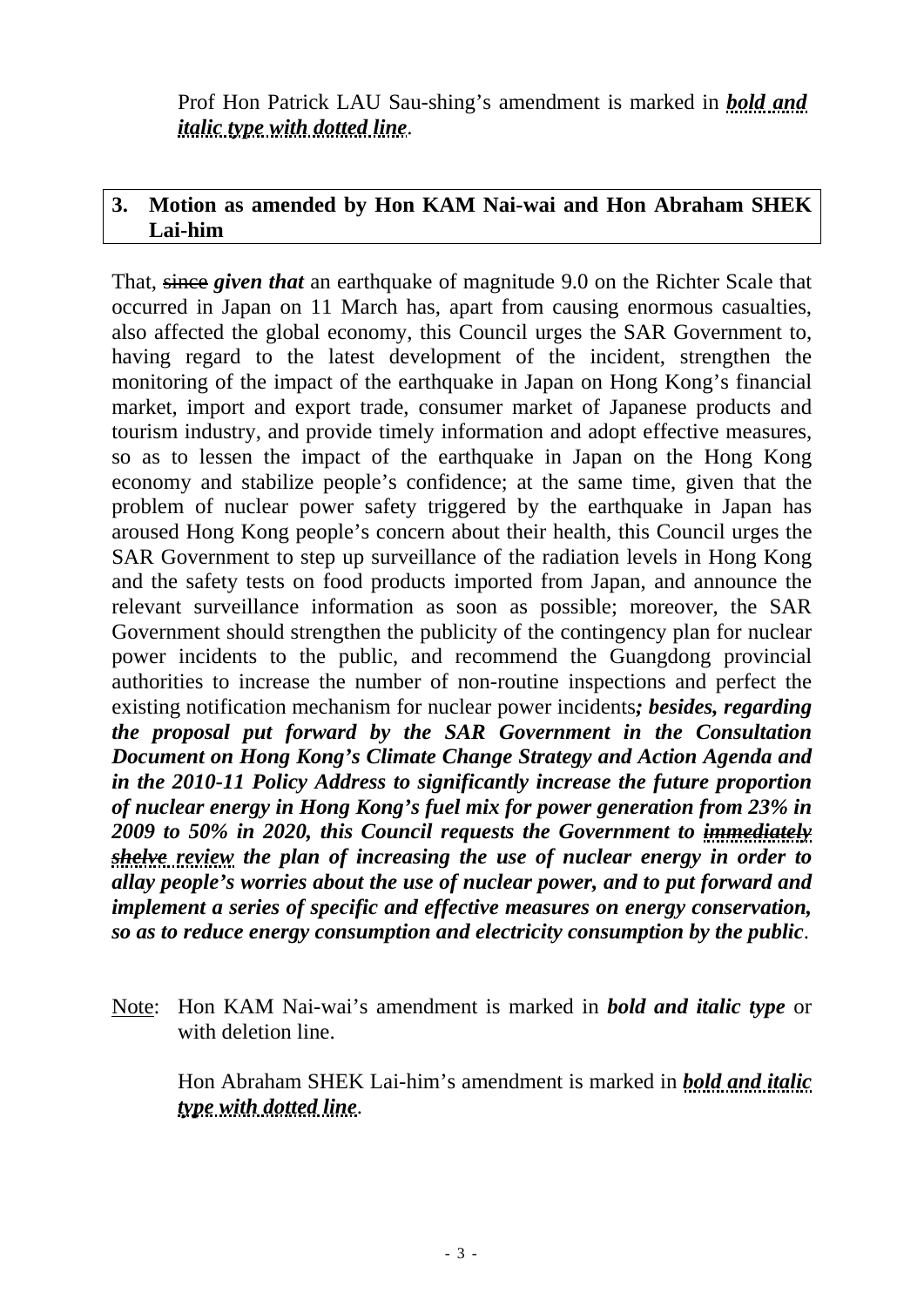## **4. Motion as amended by Hon James TO Kun-sun and Hon LAU Kong-wah**

That, since *given that* an earthquake of magnitude 9.0 on the Richter Scale that occurred in Japan on 11 March has, apart from causing enormous casualties, also affected the global economy, this Council urges the SAR Government to, having regard to the latest development of the incident, strengthen the monitoring of the impact of the earthquake in Japan on Hong Kong's financial market, import and export trade, consumer market of Japanese products and tourism industry, and provide timely information and adopt effective measures, so as to lessen the impact of the earthquake in Japan on the Hong Kong economy and stabilize people's confidence; at the same time, given that the problem of nuclear power safety triggered by the earthquake in Japan has aroused Hong Kong people's concern about their health, this Council *condemns the Administration for not conducting, out of negligencc, , in respect of the Administration not conducting any routine incident drills under the Daya Bay Contingency Plan in the past decade, and urges the SAR Government to learn from the experience of the Fukushima nuclear power incident in Japan, and adopt a more positive and proactive attitude in handling the safety work relating to the Daya Bay Nuclear Power Station in accordance with international standards, and further* urges the SAR Government to step up surveillance of the radiation levels in Hong Kong and the safety tests on food products imported from Japan, and announce the relevant surveillance information as soon as possible; moreover, the SAR Government should strengthen the publicity of the contingency plan for nuclear power incidents to the public, and recommend the Guangdong provincial authorities to increase the number of non-routine inspections and perfect the existing notification mechanism for nuclear power incidents*:* 

- *(a) comprehensively review the safety risks of using nuclear power, strengthen public education focusing on nuclear power safety and responses in case of nuclear power incidents, and conduct regular nuclear power incident drills;*
- *(b) through summarizing the nuclear power crisis triggered by the earthquake in Japan and making reference to the contingency measures for nuclear power incidents adopted by foreign countries, review afresh and update the Daya Bay Contingency Plan; and*
- *(c) strengthen the publicity of the contingency plan for nuclear power incidents to the public, raise with the Guangdong provincial authorities the issue of jointly reviewing the safety of nuclear power plants within the province and the precautionary measures, and recommend the Guangdong provincial authorities to increase the*